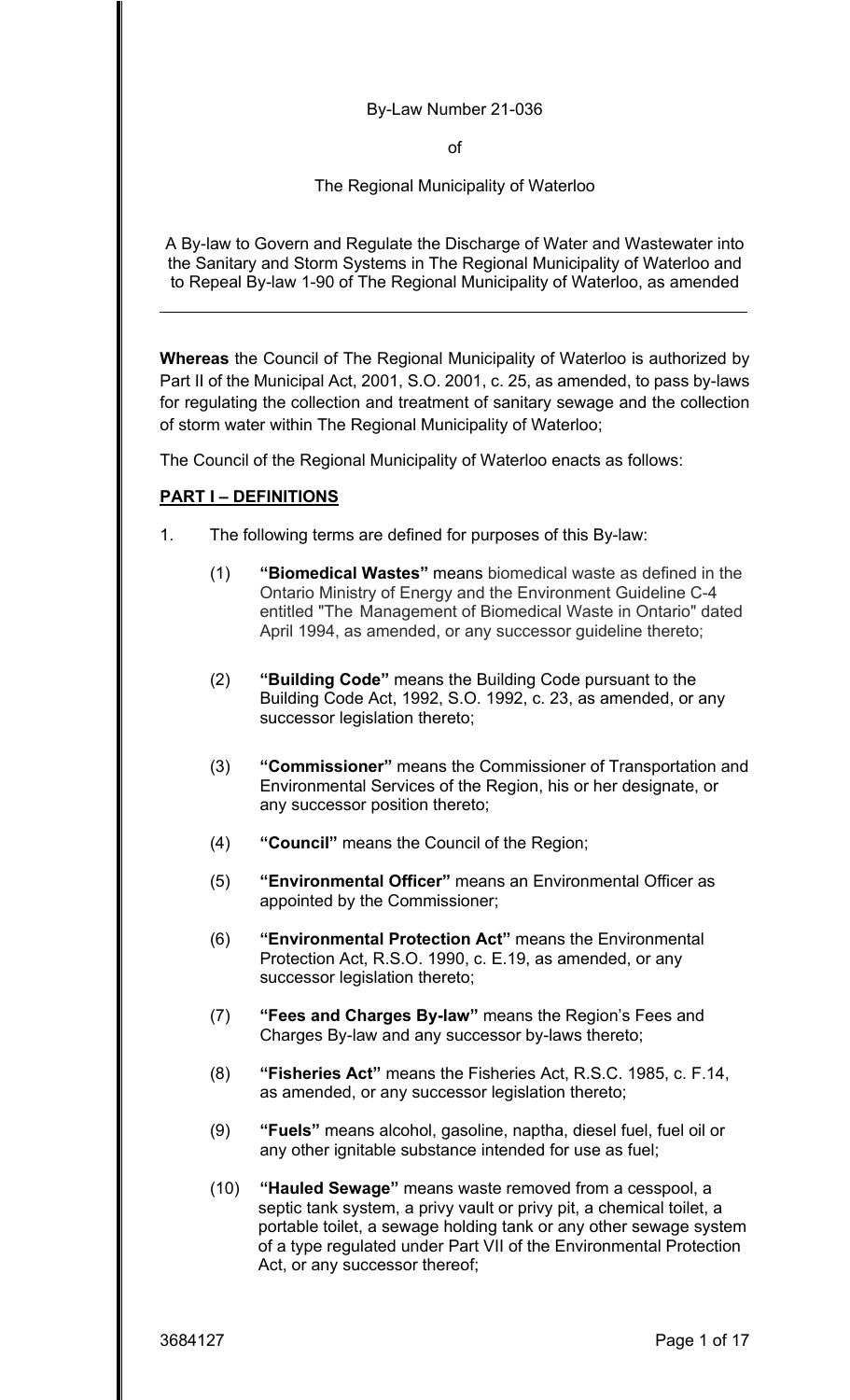- (11) **"Ignitable Wastes"** means ignitable waste as defined under Ontario Regulation 347 of the Environmental Protection Act, or any successor regulation;
- (12) **"Interceptor"** means a receptacle that is designed and installed to prevent oil, grease, sand or other materials from passing into a drainage system;
- (13) **"Listed Wastes"** means listed wastes as defined under Ontario Regulation 347 of the Environmental Protection Act, or any successor regulation;
- (14) **"Matter"** means any solid, liquid or gas, or a combination of any of them;
- (15) **"Multi-residential"** means a building or property that has three or more self-contained residential units;
- (16) **"Municipal Law Enforcement Officer"** means a Municipal Law Enforcement Officer as appointed by the Region;
- (17) **"Municipal Service"** means that part of the wastewater service from the Regional Sewer up to the property line;
- (18) **"Ontario Water Resources Act"** means the Ontario Water Resources Act, R.S.O. 1990, c. P.13, as amended, or any successor legislation thereto;
- (19) **"Operator"** means the Owner or other person who occupies a premises pursuant to a lease or licence and operates any commercial, industrial or institutional facility thereon;
- (20) **"Owner"** means the person or persons registered on title to a property as the owner or owners;
- (21) **"PCB"** means any monochlorinated or polychlorinated biphenyl or any mixture of them or any mixture that contains one or more of them;
- (22) **"Permit"** means a Surcharge Permit, Compliance Permit, Temporary Discharge Permit or General Discharge Permit;
- (23) **"person"** includes, but is not limited to, an individual and a corporation;
- (24) **"Pesticides"** means any substance or thing that is manufactured, represented, sold or used as a means of directly or indirectly controlling, preventing, destroying, mitigating, attracting or repelling any pest or of altering the growth, development or characteristics of any plant life that is not a pest and includes any substance or thing registered under the *Pest Control Products Act* (Canada), O. Reg. 298/94, s. 1., or any successor legislation thereto;
- (25) **"Planning Act"** means the Planning Act, R.S.O. 1990, c. P.13, as amended, or any successor legislation thereto;
- (26) **"Police Officer"** means a police officer as appointed by The Regional Municipality of Waterloo Police Service;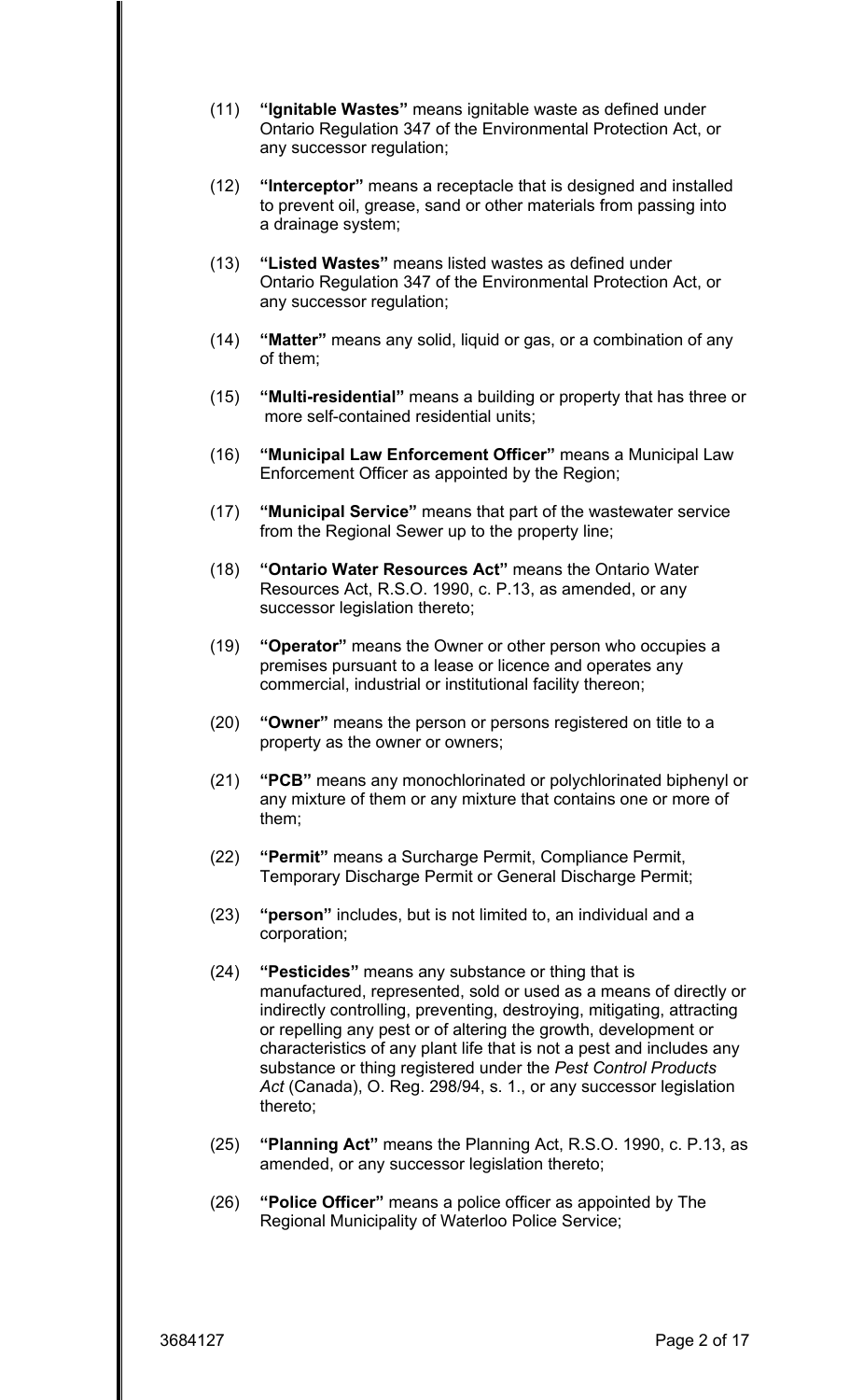- (27) **"Private Service"** means that part of the Wastewater Service from the property line to the building or buildings discharging the sewage, storm water or other wastewater;
- (28) **"Radioactive Wastes"** means radioactive wastes as defined under Ontario Regulation 347 of the Environmental Protection Act, or any successor regulation;
- (29) **"Reactive Wastes"** means reactive wastes as defined under Ontario Regulation 347 of the Environmental Protection Act, or any successor regulation;
- (30) **"Region"** means The Regional Municipality of Waterloo as a municipal corporation its Council, members, employees, agents and representatives and, where the context requires, its geographic area;
- (31) **"Regional Sewer"** means a Sanitary Sewer that is owned and under the jurisdiction of the Region;
- (32) **"Regional Works"** includes any Sanitary Sewer, sewage works, storm sewer, wastewater treatment plant, pumping station, and any incidental valves, access chambers and other works, that is owned or under the jurisdiction of the Region;
- (33) **"Regional Standards"** means "Region of Waterloo and Area Municipal Design Guidelines and Supplemental Specifications for Municipal Services", or any successor guidelines thereto;
- (34) **"Sanitary Sewer"** means any sewer in the Region that is owned and under the jurisdiction of a municipality for the collection and transmission of sewage;
- (35) **"Severely Toxic Waste"** means severely toxic wastes as defined under Ontario Regulation 347 of the Environmental Protection Act, or any successor regulation;
- (36) **"Sewer Rate"** means the unit price for the discharge of effluent into a Sanitary Sewer that is owned or under the jurisdiction of the Region as determined from time to time by Council;
- (37) **"Spill", "Spills"** and **"Spilled"** means a discharge of Matter,
	- (a) into a Sanitary Sewer or Storm Sewer,
	- (b) from or out of a structure, vehicle or other container, and
	- (c) that is abnormal in quality or quantity in light of all the circumstances of the discharge;
- (38) **"Storm Sewer"** means any sewer in the Region that is owned and under the jurisdiction of the Region for the collection and transmission of Storm Water;
- (39) **"Storm Water"** means water from rainfall, other natural precipitation, or from the melting of snow or ice;
- (40) **"Transportation of Dangerous Goods Act"** means the Transportation of Goods Act, 1992, S.C. 1992, c. 34, as amended, or any successor legislation thereto;
- (41) **"Treasurer"** means the Treasurer of the Region, his or her designate, or any successor position thereto;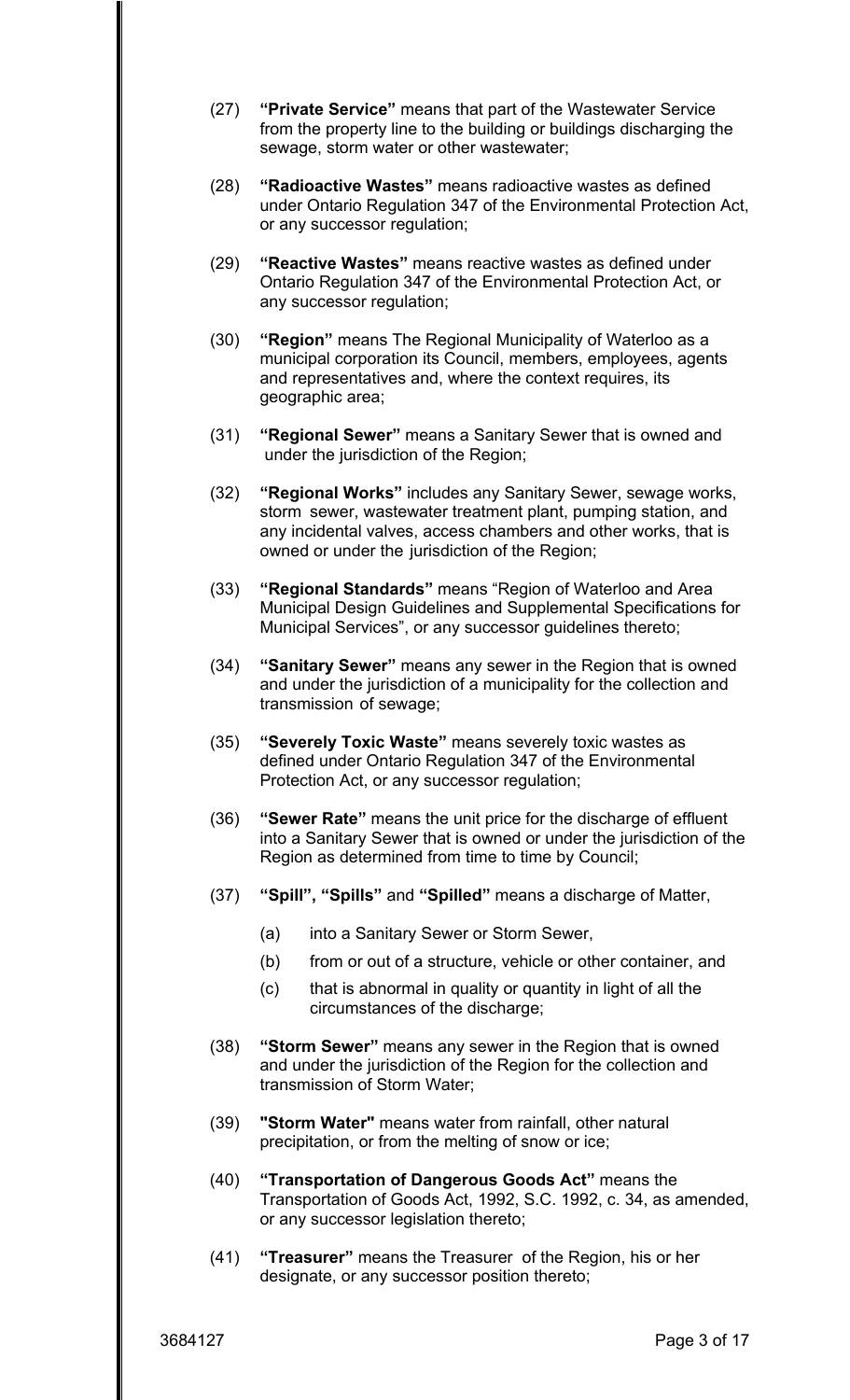- (42) **"Uncontaminated Water"** means potable water as supplied by a municipality or any other water to which no Matter has been added as a consequence of its use, or to modify its use; and
- (43) **"Wastewater Service"** means the permanent pipe, equipment and devices that carry effluent from a building or buildings upon a private property or a property not owned by the Region to the Regional Sewer.

## **PART II – CONNECTIONS TO REGIONAL SEWER**

- 2. No municipality shall connect any sewer or watercourse to a Regional Sewer without the written approval of the Commissioner.
- 3. (1) Except as permitted in this By-law, no person shall, and no Owner or person who occupies or has possession of a property shall cause or permit a person to make, alter or remove a permanent or temporary connection to a Regional Sewer without the written approval of the Commissioner.
	- (2) An Owner of a property may apply to the Region for a permanent or temporary connection to a Regional Sewer and the Commissioner may grant such an application if the Commissioner is satisfied that there is sufficient capacity in the Regional Sewer to serve the property.
	- (3) Any application made pursuant to subsection (2) of this section shall include:
		- (a) the class of occupancy of the property;
		- (b) the estimated quantity and quality of effluent to be discharged from the property, supported by effluent quantity calculations and effluent quality tests as required, if the connection is for, in whole or in part, a commercial, industrial, institutional or Multi-residential purpose;
		- (c) a plan of the building or buildings showing the interior piping up to the property line if the connection is for, in whole or in part, a commercial, industrial, institutional or Multi-residential purpose;
		- (d) any other information that the Commissioner requires to determine if there is sufficient capacity in the Regional Sewer to serve the property and to ascertain the effects of discharge on the Regional Sewer; and
		- (e) any fee as prescribed in the Fees and Charges By-law.
	- (4) The Commissioner may impose terms and conditions upon any connection, which the Commissioner deems necessary in order to ensure the proper operation of the Regional Sewer and the Owner of the property that received the connection, and any subsequent Owners of the property thereafter, shall comply with all such terms and conditions.
	- (5) Where the Commissioner is satisfied that there is sufficient capacity in the Regional Sewer to serve the property and the intended quality of effluent, the Commissioner shall determine the estimated cost for the municipality to install the Municipal Service, if applicable, and the Commissioner shall require that the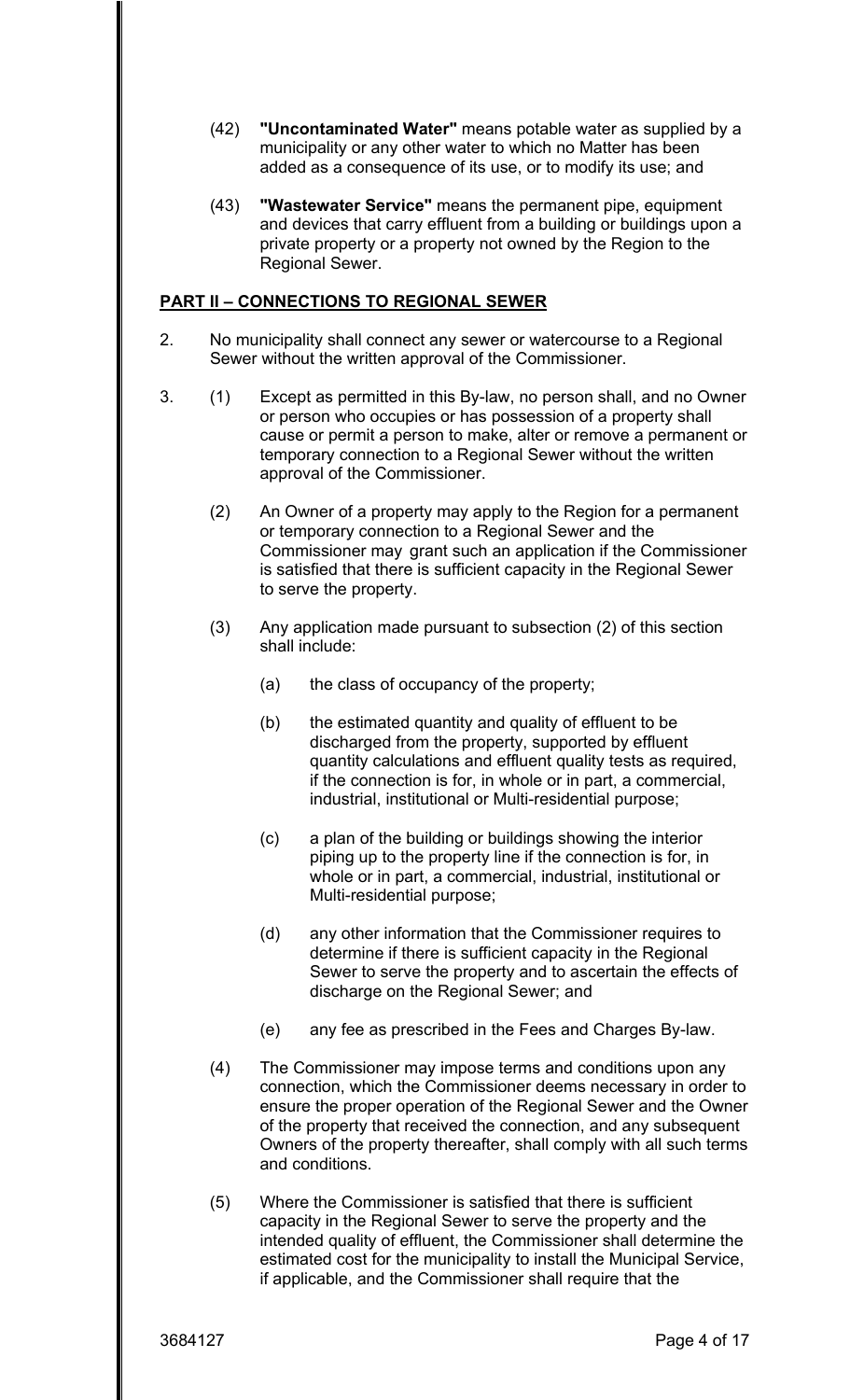applicant provide security for this estimate, plus 25 per cent of the estimate for any contingency, in a form satisfactory to the Commissioner, before the connection is commenced.

- (6) The estimate in subsection (5) of this section may include the cost of labour, site supervision, machinery and parts for the Region, and any contractor to be retained by the Region, to complete the installation of the Municipal Service.
- (7) When the installation of the Municipal Service is complete, the Commissioner shall establish the exact cost thereof, and the Commissioner shall either refund any excess monies from the security to the applicant or require that the applicant pay any outstanding balance, as the case may be.
- (8) Notwithstanding subsections (5) and (6) of this section, the Commissioner may allow the Owner of the property to install the Municipal Service by using the Owner's own contractor provided that the Owner meets all of the terms and conditions imposed by the Commissioner.
- (9) The Commissioner shall determine the location of the Municipal Service based on the criteria of using the shortest and most convenient location for the Region.
- (10) The applicant shall install the Private Service at its own cost.
- (11) No Private Service shall be less than 100 millimeters in diameter.
- (12) The applicant shall ensure that the Private Service is:
	- (a) installed by a licensed plumber;
	- (b) two metres or more below ground level; and
	- (c) properly connected to the Municipal Service in accordance with Regional Standards.
- (13) The Commissioner may allow the discharge of effluent from the applicant's property into the Regional Sewer after:
	- (a) all of the conditions pursuant to this section have been fully satisfied; and
	- (b) the applicant has paid all applicable fees or satisfied all applicable conditions that have been imposed by any Fees and Charges By-law of the Region specifically in relation to the property.
- (14) This Part shall apply with necessary modification if any Owner of a property that is connected to the Regional Sewer wishes to alter the location or size of its Municipal Service.
- (15) Where a property is subject to a plan of subdivision and the municipality is to assume any wastewater collection system pursuant to the Planning Act then any connection to the Regional Sewer shall be carried out in accordance with Regional Standards and this section shall not apply.
- (16) Without limiting any other fees and charges that may be imposed pursuant to this or any other by-law, the sewer fee for each property that is connected to a Regional Sewer shall be based on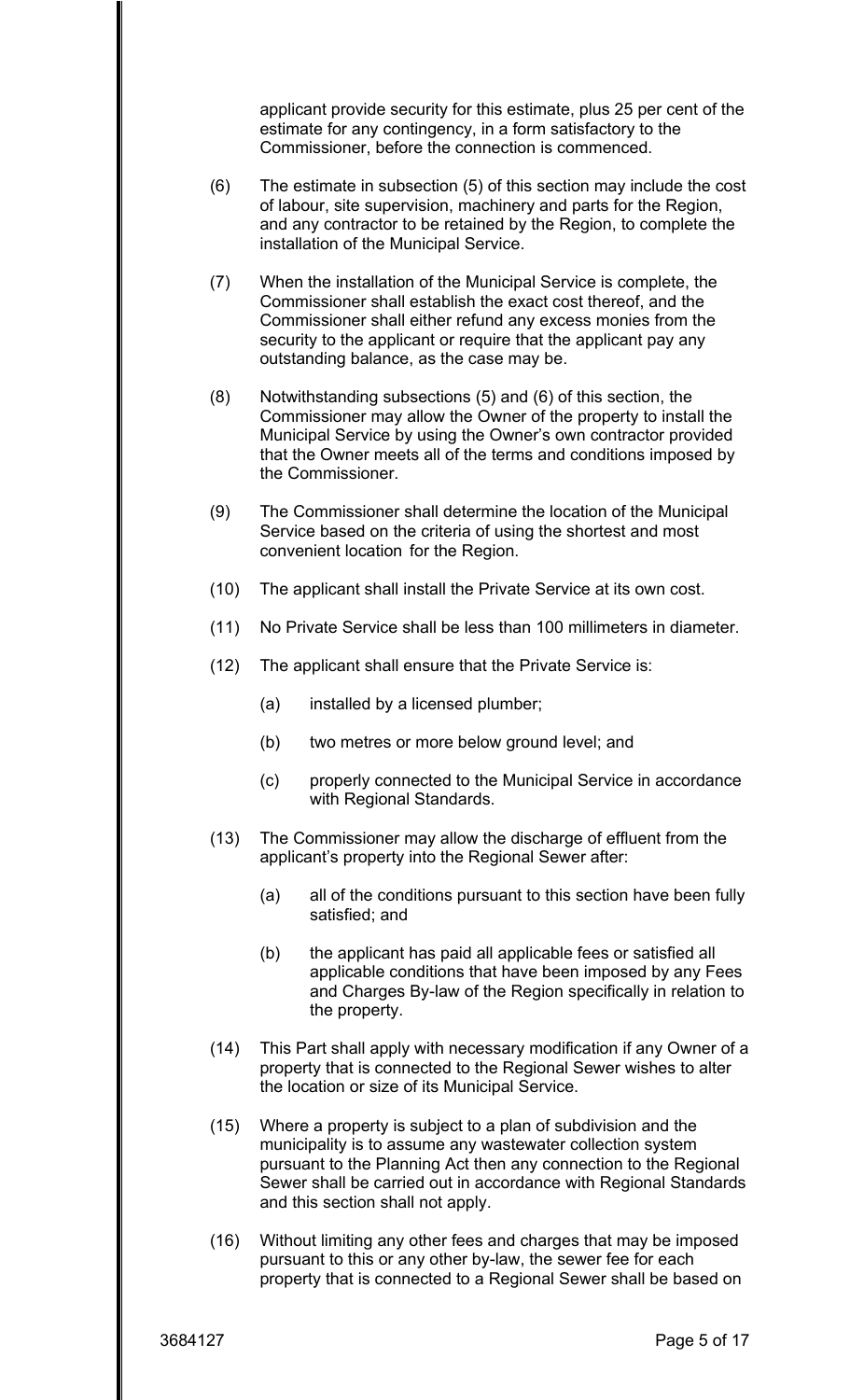the Sewer Rate multiplied by the amount of water consumed for the property during the applicable period.

- (17) For the purposes of subsection (16) of this section, where the water supplied to a property is not from a municipal water distribution system pursuant to a Permit or is not metered then the quantity of water consumed for the property shall be estimated by the Commissioner based on the average consumption of water for properties of equivalent size, characteristics and occupancy during the prior applicable time period.
- (18) Every Owner of a property that is connected to a Regional Sewer shall pay the Region the sewer fee as determined pursuant to this section as well as any other fees and charges in relation thereto.
- (19) Every Owner of a property, and every person who occupies or has possession of a property, that is connected to a Regional Sewer shall ensure that the Private Service is maintained in a good state of repair at all times.
- (20) Every Owner of a property, and every person who occupies or has possession of a property, that is connected to a Regional Sewer shall immediately notify the Commissioner of any suspected infiltration or damage to the Private Service.
- (21) Every Owner of a property that is connected to a Regional Sewer shall notify the Treasurer 72 hours before the Owner transfers ownership of the property so that the Region can issue a final bill for the Owner, if applicable.
- (22) For greater certainty, this section shall not apply where a municipality connects any local combined sewer, sanitary sewer, sewage works or storm sewer to a Regional Sewer pursuant to section 2 of this By-law.

#### **PART III – PROHIBITED DISCHARGES TO SANITARY SEWER**

- 4. No person shall discharge or deposit, or cause or permit the discharge or deposit, of Matter of a kind listed below directly or indirectly into a Sanitary Sewer:
	- (1) Matter of any type or at any temperature or in any quantity which may be, or may become, a health or safety hazard to any individual;
	- (2) Matter which may be or may become harmful or damaging to the Sanitary Sewer or Regional Works where treatment of the Matter may occur;
	- (3) Matter which may cause the effluent from the Regional Works where treatment of the Matter may occur to contravene any requirement by or under the Ontario Water Resources Act or the Environmental Protection Act;
	- (4) Matter which may cause the sludge from Regional Works where treatment of the Matter may occur to fail to meet the criteria relating to contaminants for spreading the sludge on agricultural lands under the Province of Ontario's Guidelines for the Utilization of Bio-solids and Other Wastes on Agricultural Land (March, 1996), or any successor thereto, unless the person has been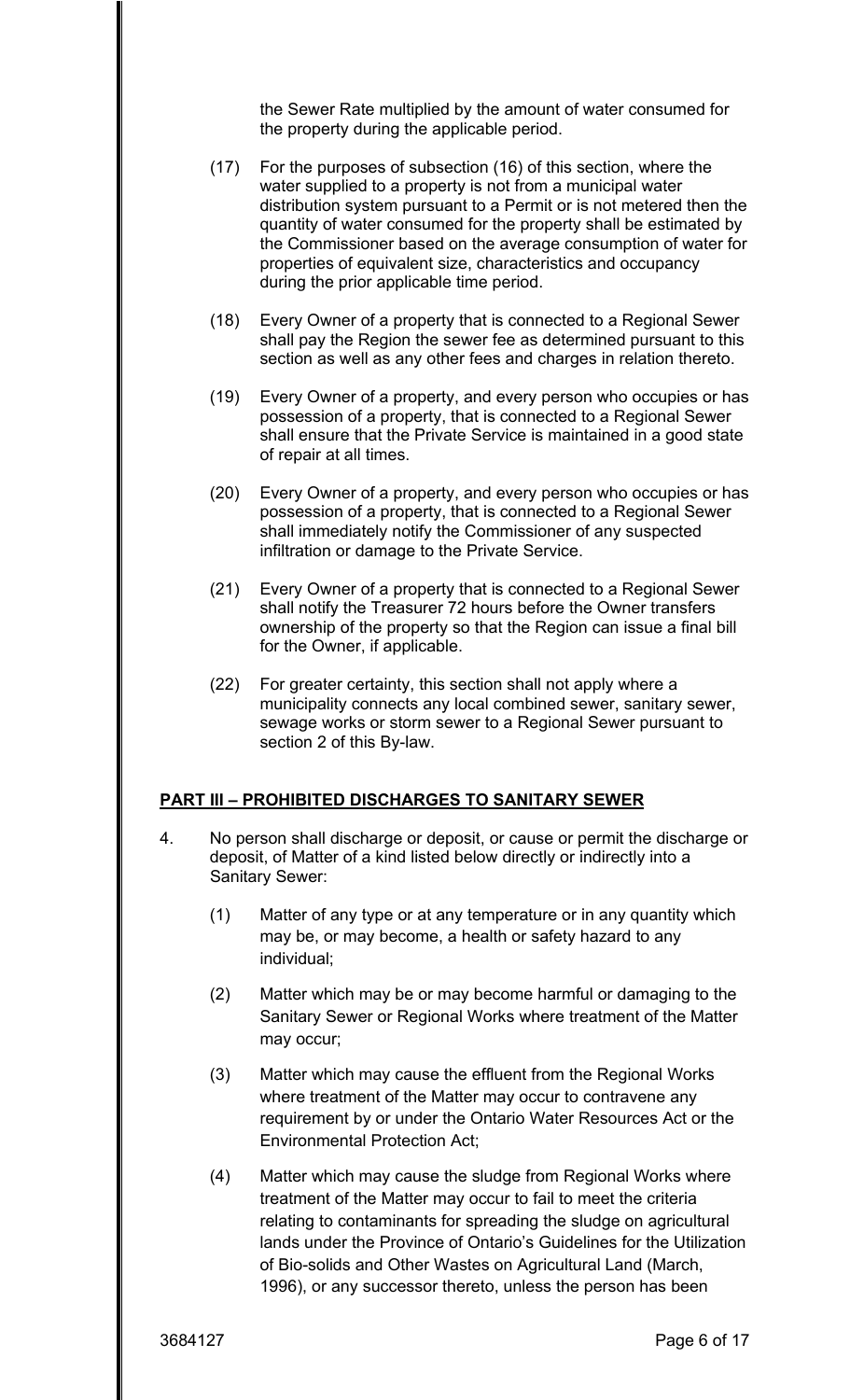advised in writing by the Region that the sludge from the Regional Works will never be used on agricultural lands;

- (5) Matter which may interfere with the proper operation of a Sanitary Sewer or Regional Works where treatment of the matter may occur;
- (6) Solid or viscous Matter in quantities or of such size as to be capable of causing obstruction to the flow in a Sanitary Sewer;
- (7) Matter that may cause an offensive odour to emanate from the Sanitary Sewer;
- (8) Storm Water, water from drainage of roofs or land, water from a watercourse or Uncontaminated Water;
- (9) Water that has originated from a source separate from the water distribution system of a municipality;
- (10) Matter which consists of two or more separate liquid layers;
- (11) Matter containing dyes or colouring materials that cause, or may cause, discolour to the Sanitary Sewer;
- (12) Fuels;
- (13) Pesticides;
- (14) Severely Toxic Materials;
- (15) Listed Wastes;
- (16) Ignitable Wastes;
- (17) Biomedical Wastes;
- (18) Reactive Wastes;
- (19) Hauled Sewage; or
- (20) Radioactive Wastes.
- 5. (1) Subject to subsection (2) of this section, no person shall discharge or deposit, or cause or permit the discharge or deposit, of effluent containing any of the following Matter in excess of the concentrations or limits indicated in the following table directly or indirectly into a Sanitary Sewer:

| <b>Table Restricted Parameters</b> |                                                                                                     |  |
|------------------------------------|-----------------------------------------------------------------------------------------------------|--|
| <b>Matter</b>                      | Limit (mg/L) unless<br>specified otherwise.<br>Applies to total of<br>dissolved and<br>particulate. |  |
| <b>Conventional Parameters</b>     |                                                                                                     |  |
| Maximum Temperature (°C)           | 60                                                                                                  |  |
| Minimum pH (unitless)              | 6                                                                                                   |  |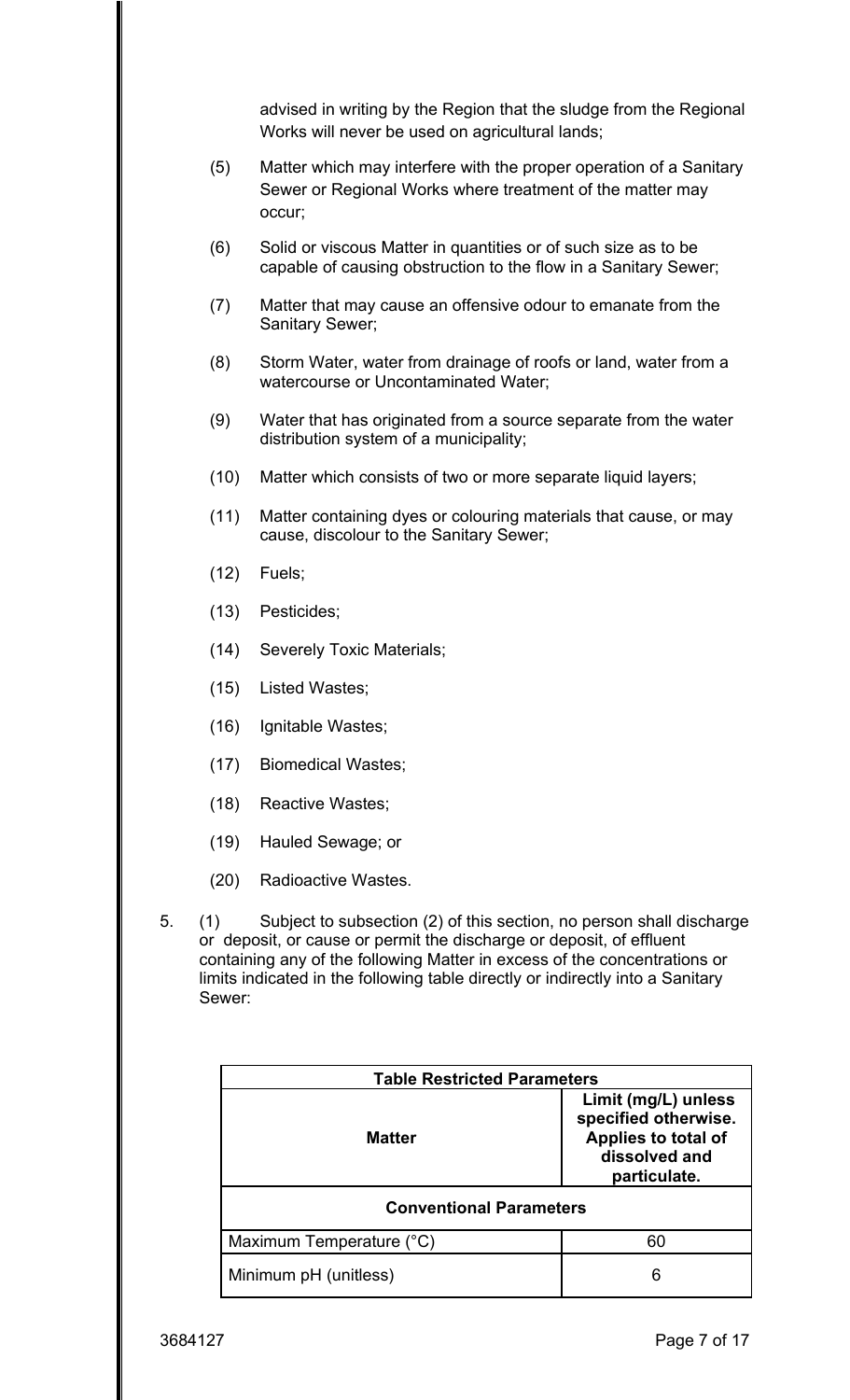| Maximum pH (unitless)                                                 | 10.5           |  |
|-----------------------------------------------------------------------|----------------|--|
| Sulphides, H2S                                                        | 1              |  |
| Solvent extractable matter of mineral or<br>synthetic origin          | 15             |  |
| Solvent extractable matter of animal or<br>vegetable origin           | 100            |  |
| Carbonaceous Biological Oxygen Demand<br>expressed as CBOD            | 300            |  |
| <b>Total Suspended Solids expressed as TSS</b>                        | 350            |  |
| Phosphorus expressed as P                                             | 10             |  |
| Total Kjeldahl Nitrogen expressed as TKN                              | 100            |  |
| Phenolic compounds                                                    | 1              |  |
| Chlorides expressed as CI                                             | 1500           |  |
| Cyanide expressed as CN                                               | $\overline{2}$ |  |
| Sulphates expressed as SO4                                            | 1500           |  |
| Fluoride expressed as F                                               | 10             |  |
| <b>Metals</b>                                                         |                |  |
| Aluminum expressed as Al                                              | 50             |  |
| Antimony expressed as Sb                                              | 5              |  |
| Arsenic expressed as As                                               | 1              |  |
| Bismuth expressed as Bi                                               | 5              |  |
| Cadmium expressed as Cd                                               | 0.5            |  |
| Chromium expressed as Cr                                              | 2.8            |  |
| Cobalt expressed as Co                                                | 5              |  |
| Copper expressed as Cu                                                | $\overline{2}$ |  |
| Iron expressed as Fe                                                  | 50             |  |
| Lead expressed as Pb                                                  | 1              |  |
| Manganese expressed as Mn                                             | 5              |  |
| Mercury expressed as Hg                                               | 0.05           |  |
| Molybdenum expressed as Mo                                            | 5              |  |
| Nickel expressed as Ni                                                | $\overline{2}$ |  |
| Selenium expressed as Se                                              | 1              |  |
| Silver expressed as Ag                                                | 5              |  |
| Tin expressed as Sn                                                   | 5              |  |
| Titanium expressed as Ti                                              | 5              |  |
| Vanadium expressed as V                                               | 5              |  |
| Zinc expressed as Zn                                                  | 3              |  |
| <b>Organic Parameters</b>                                             |                |  |
| <b>Benzene</b>                                                        | 0.01           |  |
| Chloroform / Trichloromethane                                         | 0.04           |  |
| 1,2-Dichlorobenzene                                                   | 0.05           |  |
| 1,4-Dichlorobenzene                                                   | 0.08           |  |
| cis-1,2-Dichloroethylene, cis-1,2-DCE                                 | $\overline{4}$ |  |
| Dichloromethane / Methylene chloride                                  | $\overline{2}$ |  |
| trans-1,3-Dichloropropylene                                           | 0.14           |  |
| Ethyl benzene                                                         | 0.16           |  |
| Nitrosodimethylamine- continuous<br>discharge single analysis maximum | 0.0004         |  |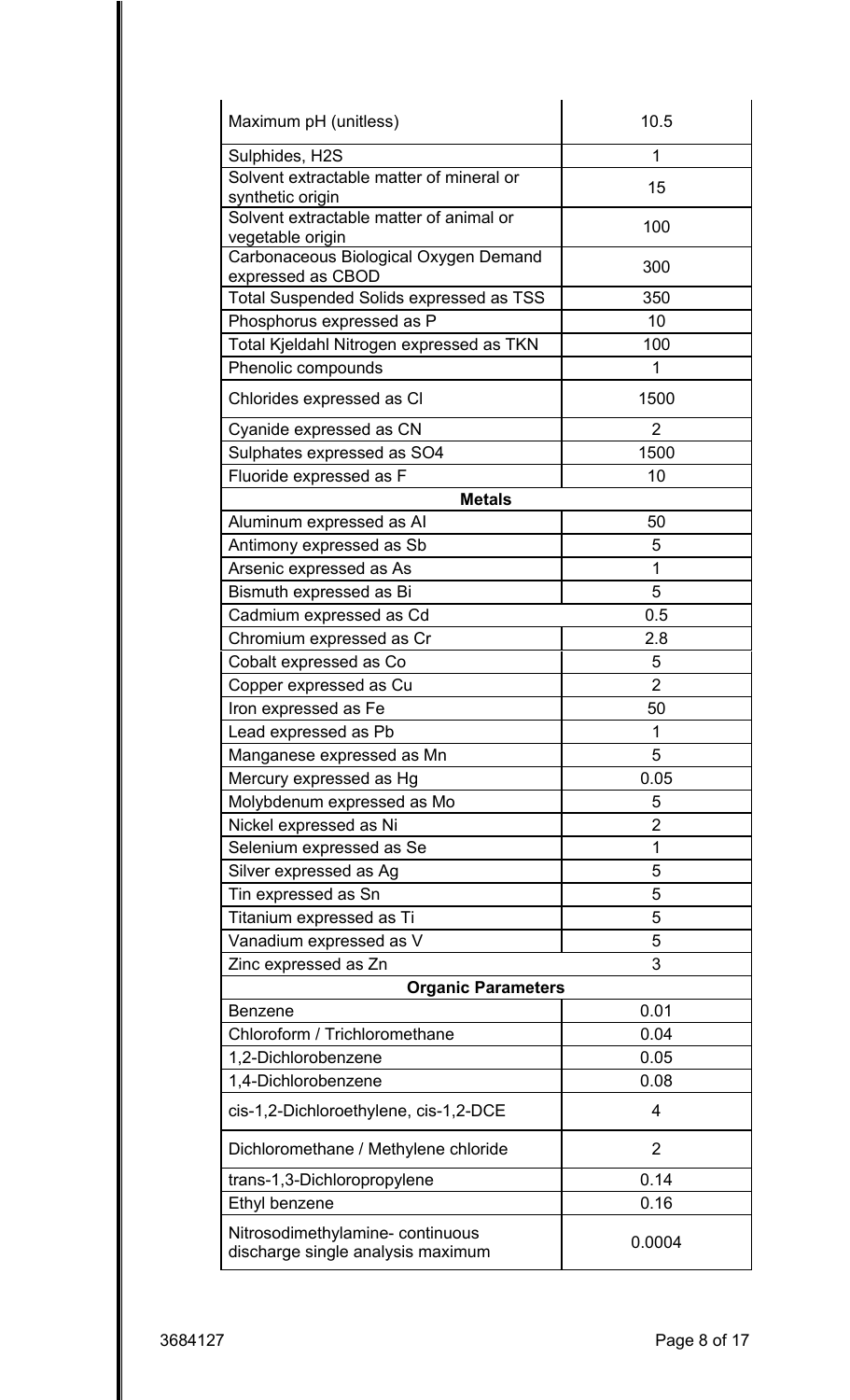| Nitrosodimethylamine - batch discharge<br>maximum                                          | 0.0002 |
|--------------------------------------------------------------------------------------------|--------|
| Nitrosodimethylamine - continuous<br>discharge maximum of any five consecutive<br>analysis | 0.0002 |
| PCBs / Chlorobiphenyls                                                                     | 0.004  |
| 1,1,2,2-Tetrachloroethane                                                                  | 1.4    |
| Tetrachloroethylene, PCE                                                                   | 1.0    |
| Toluene                                                                                    | 0.27   |
| Trichloroethylene, TCE                                                                     | 0.4    |
| Xylenes (Total)                                                                            | 14     |

- (2) The prohibition in subsection (1) of this section shall not apply to the discharge or deposit of Carbonaceous Biological Oxygen Demand, Total Suspended Solids, Phosphorus and Total Kjeldahl Nitrogen if:
	- Works: and (a) the discharge or deposit is less than 0.5% on average and no more than 1% at any time of the loading coming into the receiving wastewater treatment plant as part of the Regional
	- Works; and<br>(b) the discharge or deposit of effluent has no negative impact on either the receiving Sanitary Sewer or Regional Works.
- 6. No person shall add or cause the addition of water or any other Matter to effluent for the purpose of dilution to achieve compliance with section 5 of this By-law.
- 7. Nothing in this Part shall prevent the discharge or deposit of:
	- (1) human waste; or
	- (2) Matter or effluent by the Region as part of its operations and as approved by the Commissioner.

# **PART IV - PROHIBITED DISCHARGES TO STORM SEWER**

- 8. No person shall discharge or deposit, or cause or permit the discharge or deposit, of Matter directly or indirectly to a Storm Sewer unless the discharge or deposit:
	- (1) is uncontaminated cooling water, Storm Water or Uncontaminated Water;
	- (2) does not interfere with the proper operation of a Storm Sewer;
	- (3) does not obstruct or restrict a Storm Sewer or the flow therein;
	- (4) does not result in any hazard or other adverse impact, to any person, animal, property, or vegetation;
	- (5) does not impair the quality of the water in any well, lake, river, pond, spring, stream, reservoir or other water or watercourse;
	- (6) does not contravene or result in the contravention of an approval issued under the Ontario Water Resources Act, the Environmental Protection Act or any other Provincial legislation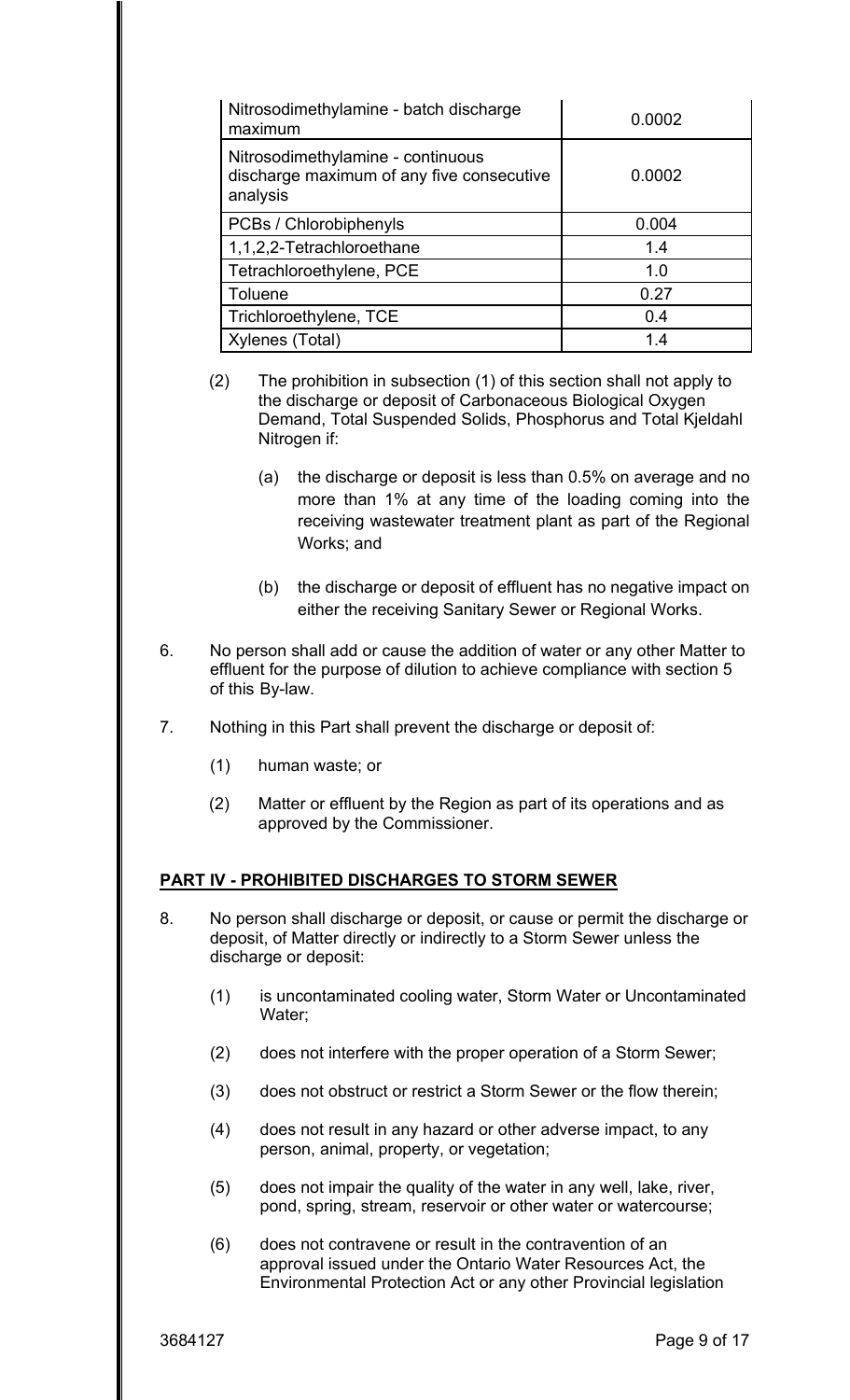with respect to the Storm Sewer or any discharge from the Storm Sewer into a watercourse; and

does not contravene or result in the contravention of the Fisheries (7) does not contravene or result in the contravention of the Fisheries Act with respect to the Storm Sewer and/or its discharge from the Storm Sewer into a watercourse.

## **PART V – PERMITS**

- 9. (1) The Commissioner may issue a Surcharge Permit, Compliance Permit, Temporary Discharge Permit or General Discharge Permit to an Operator to allow a discharge of Matter that varies or exceeds the limits prescribed in Part III of this By-law provided that:
	- (a) the discharge will not have an adverse impact on any Sanitary Sewer or Regional Works where treatment of the discharge may occur;
	- (b) the Sanitary Sewer and Regional Works where treatment of the discharge may occur has capacity to accept the discharge;
	- (c) the Operator is otherwise in compliance with all other terms and conditions of this By-law; and
	- (d) the specific criteria for the applicable Permit as prescribed in this Part is satisfied.
	- (2) The Commissioner may issue a Surcharge Permit to an Operator to allow the discharge of Carbonaceous Biological Oxygen Demand, Total Suspended Solids, Phosphorus and Total Kjeldahl Nitrogen.
	- (3) The Commissioner may issue a Compliance Permit to an Operator if the discharge is necessary on a temporary basis to allow the Operator to come into compliance with this By-law.
	- (4) The Commissioner may issue a Temporary Discharge Permit to an Operator if the discharge is for temporary de-watering related to construction activities on the Operator's property and there are no other reasonable disposal options for the discharge.
	- (5) The Commissioner may issue a General Discharge Permit if the discharge is for:
		- (a) water that originated from a private well or rain harvesting process on the Operator's property;
		- (b) the purposes of a federal or provincial licence, permit, approval or order and there are no other reasonable disposal options for the discharge; or
		- (c) the purposes of a municipal operation and there are no other reasonable disposal options for the discharge.
- 10. Any Operator who applies for a Permit shall provide the Commissioner with the following information, as applicable:
	- (1) the address for the property where the requested discharge will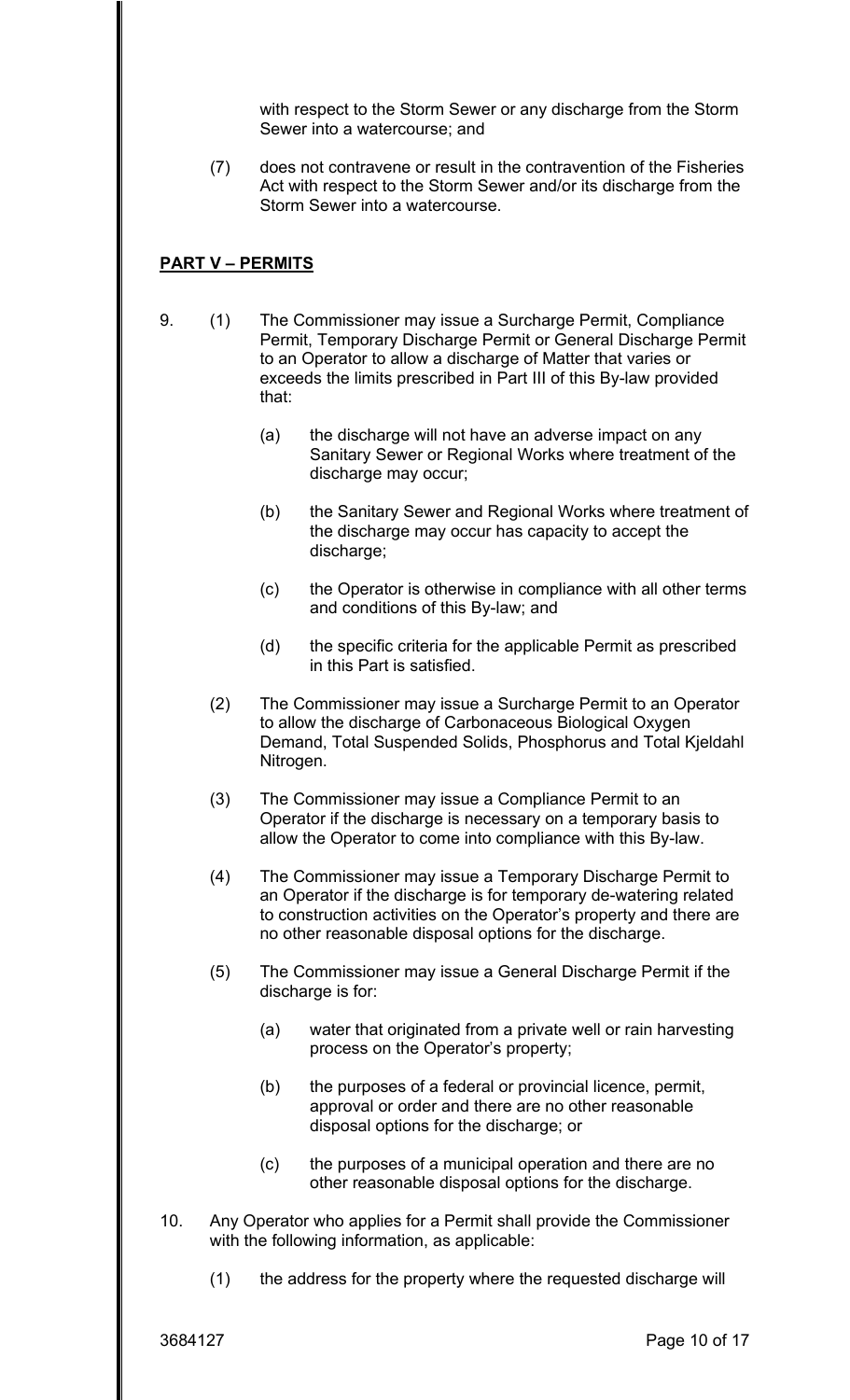occur;

- (2) the waste characterizations, volume, timing and frequency of the requested discharge;
- (3) the operating process that will generate the requested discharge;
- (4) the treatment, if any, as part of the operating process to eliminate or reduce the requested discharge; and
- (5) such other information that the Commissioner requires to determine if the Operator satisfies the applicable criteria for the Permit.
- 11. (1) The Commissioner may issue a Permit that includes special conditions in relation to:
	- (a) the type, volume and timing of the discharge;
	- (b) the Operator's obligation to carry out sampling and reporting of the discharge to the Region on a periodic basis; and
	- (c) such other conditions that the Commissioner deems necessary to eliminate or reduce any potential adverse impact on any Sanitary Sewer or Regional Works where treatment of the discharge may occur.
	- (2) The Commissioner may suspend or revoke a Permit if the Operator fails to comply with any special condition imposed pursuant to subsection (1) of this section or if the Operator otherwise fails to comply with the terms and conditions of this Bylaw.
	- (3) The Commissioner, before suspending or revoking a Permit pursuant to subsection (2) of this section, shall give the Permit holder 30 days written notice by regular mail, effective five days after mailing, to the address listed on the Permit and afford the Permit holder the opportunity within the 30 days to either correct the non-compliance or make written submissions to the Commissioner as to why the Commissioner should not suspend or revoke the Permit.
	- (4) No Operator shall fail to comply with a special condition as prescribed in a Permit.
- 12. (1) The fee for a Permit shall be in accordance with the Fees and Charges By-law.
	- (2) In addition to the fee in subsection (1) of this section, the fee for the discharge of Carbonaceous Biological Oxygen Demand, Total Suspended Solids, Phosphorus and Total Kjeldahl Nitrogen that exceeds the limits prescribed in Part III of this Bylaw shall be calculated periodically, and paid by the Operator, in accordance with Schedule "A" of this By-law together with the rates as set out in the Fees and Charges By-law and shall apply to each Permit.
- 13. A Permit shall be for a period as determined by the Commissioner not to exceed one year commencing on the date as specified by the Commissioner in the Permit.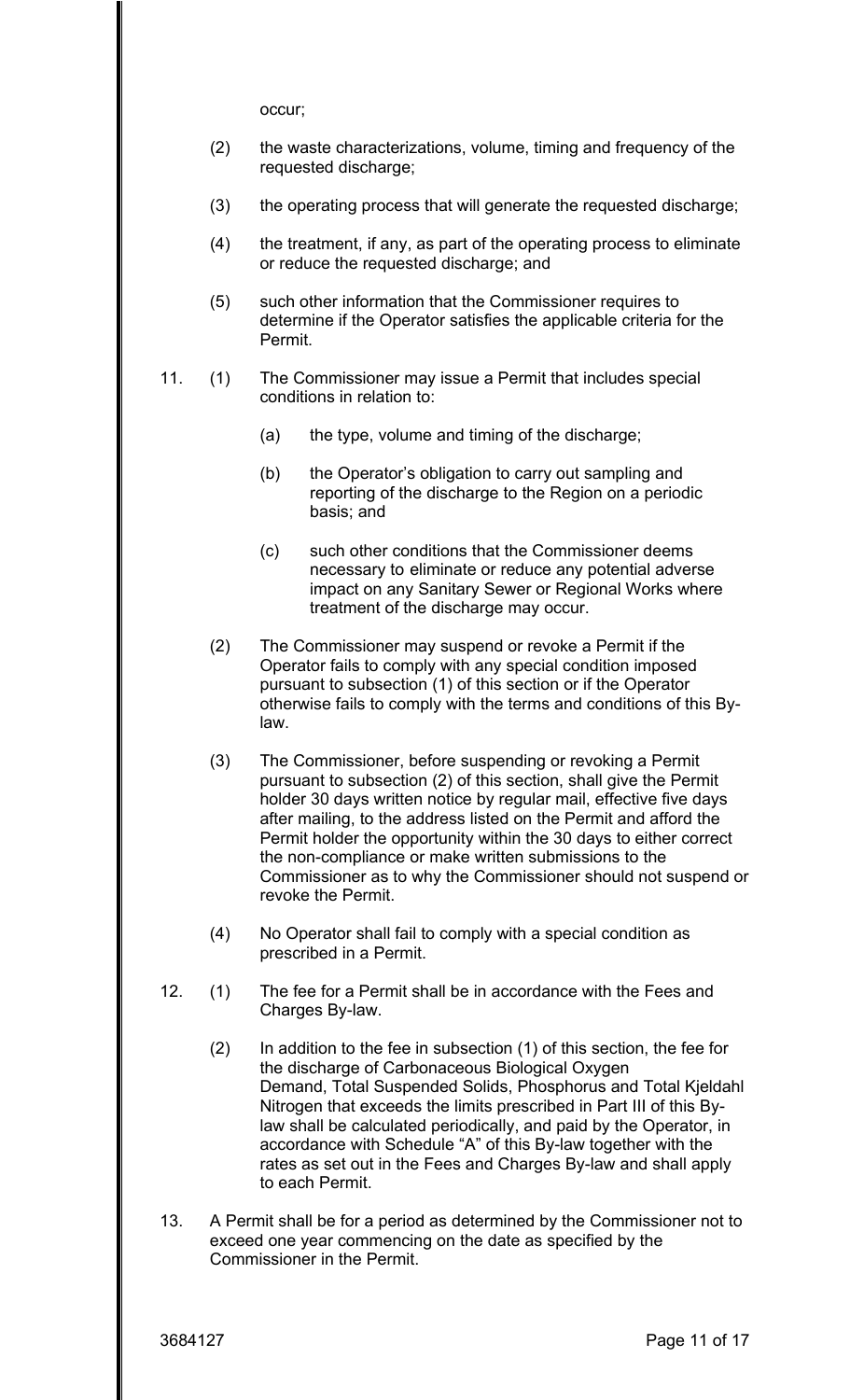- 14. The Commissioner may renew a Permit provided that the renewal meets all of the conditions as set out in this Part.
- 15. (1) The Commissioner may amend, suspend or revoke a Permit on 30 days written notice by regular mail, effective five days after mailing, to the address listed on the Permit if the Commissioner deems that it is necessary to ensure the proper operation of any Sanitary Sewer or Regional Works where treatment of the discharge may occur.
	- (2) Notwithstanding subsection (1) of this section, the Commissioner may immediately amend, suspend or revoke a Permit on written notice by personal service to any person in charge or control of the address listed on the Permit if there is an immediate need relating to the proper operation of any Regional Works, a risk to the health and safety of any person or other emergency.

## **PART VI - INTERCEPTORS**

- 16. Every Operator of a restaurant or other institutional or commercial building or establishment where food is cooked, processed or prepared that discharges directly or indirectly to a Sanitary Sewer shall install and maintain an Interceptor in accordance with the most current requirements of the Building Code to prevent any food oils or greases from entering the Sanitary Sewer.
- 17. Every Operator of a motor vehicle service station, mechanical repair shop or any other establishment where motor vehicles are repaired, lubricated or maintained that discharges directly or indirectly to a Sanitary Sewer shall install and maintain an Interceptor in accordance with the most current requirements of the Building Code to prevent any mechanical oils or greases from entering the Sanitary Sewer.
- 18. Every Operator of an establishment where sand, grit or similar material is used in a commercial or industrial process that directly or indirectly discharges to a Sanitary Sewer shall install and maintain an Interceptor in accordance with the most current requirements of the Building Code to prevent any sand, grit or similar material from entering the Sanitary Sewer.

#### **PART VII – SPILLS**

- 19. (1) Every person having the charge, management and control of Matter that is Spilled into a Sanitary Sewer or Storm Sewer and every person who Spills or permits the Spill of Matter into a Sanitary Sewer or Storm Sewer shall immediately notify and provide any requested information with regard to the Spill to the Region by contacting the Service First Call Centre, or a successor call centre thereto, the Owner of the premises where the Spill occurred, and any other person who may be directly affected by the Spill.
	- (2) When notifying the Region as set out in subsection (1) of this section, the person shall, where applicable, provide the details of when the Spill was reported to the Ontario Ministry of the Environment Spills Action Centre, or any successor agency thereto, including the date and time and the incident number provided by the agency.
	- (3) The person required under subsections (1) and (2) of this section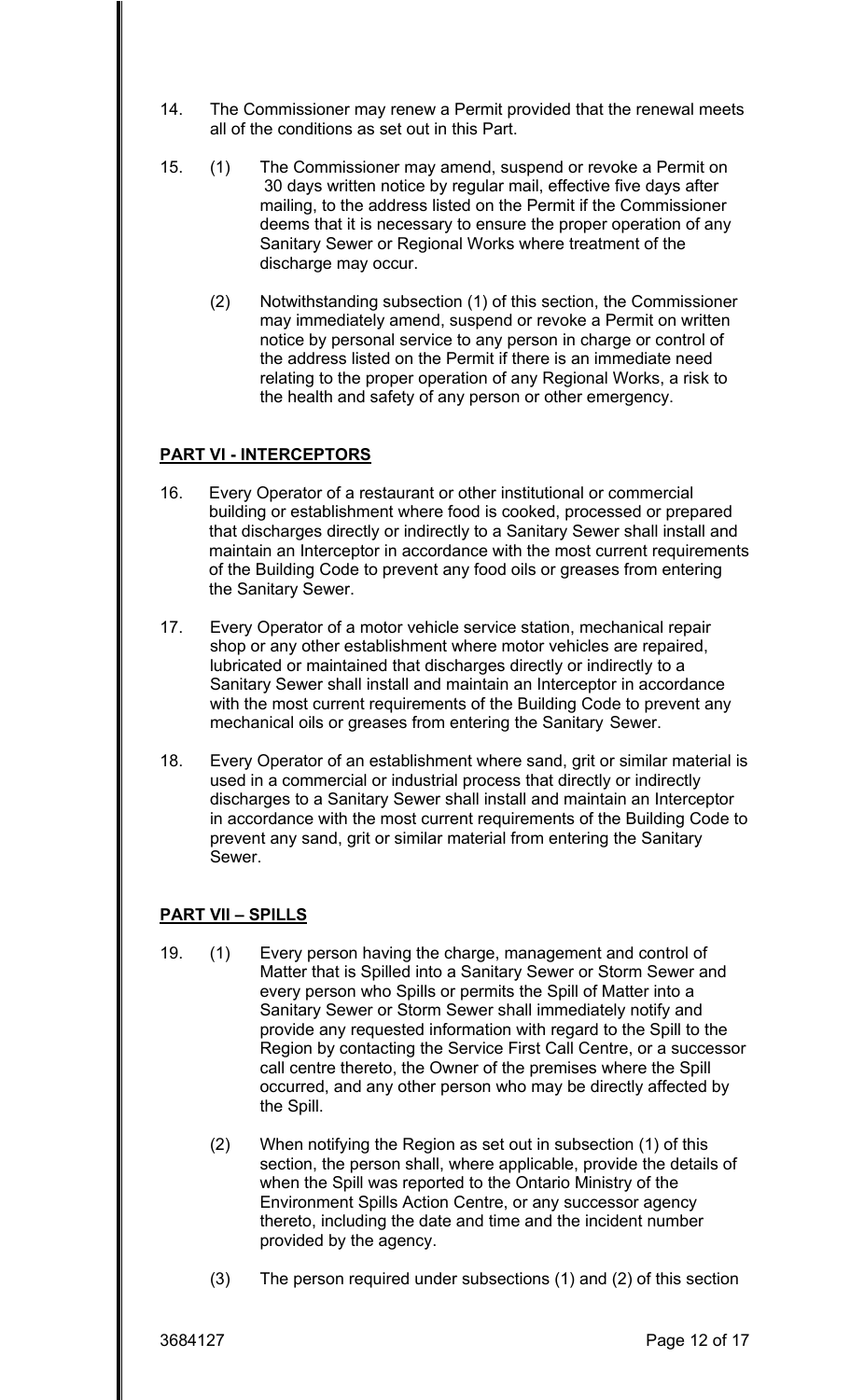knowledge: to give notice shall, upon request by the Region, submit a detailed written report on the Spill to the Commissioner within five days of the Spill, containing the following information to the best of their

- $(a)$  name of the company and the address or location where Spill occurred;
- (b) name and telephone number of the person who reported the Spill;
- (c) date and time of the Spill;
- (d) characteristics, composition, and volume of Matter Spilled and any associated hazards;
- (e) corrective actions being taken to control the Spill including work completed and any work still in progress in the mitigation of the Spill; and
- (f) a Spill contingency plan to indicate how risk of future incidents will be reduced and how future incidents will be addressed.
- (4) The person required under subsections (1) and (2) of this section to give notice shall do everything practicable to contain the Spill, protect the health and safety of citizens, minimize damage to property, protect the environment, clean up the Spill and restore the affected area to its condition prior to the Spill.

# **PART VIII – SAMPLING**

- 20. (1) Every Operator of a commercial, institutional, industrial or Multiresidential building with one or more connections to a Sanitary Sewer shall install and maintain in each connection a sample port at or adjacent to the property line to a municipal roadway to allow the Commissioner to observe, sample and measure the flow within that connection.
	- (2) Notwithstanding subsection (1) of this section, where installation of a sample port is not physically possible, the Commissioner may authorize in writing the use of an alternative sampling access point provided that it allows for the same access and achieves the same purpose as a sample port.
	- (3) Every Operator who is required to install and maintain a sample port pursuant to this section shall at all times ensure that the sample port is safe, in good repair and accessible to the Commissioner for the purposes of separately observing, sampling and measuring the flow of the effluent therein.
	- (4) No person shall break, damage, destroy, deface or tamper or cause or permit the breaking, damaging, destroying, defacing or tampering with any permanent or temporary device installed for the purpose of measuring, sampling and testing of sewage flow pursuant to this section in any sample port or an alternative sampling access point.
- 21. All samples taken to determine compliance with this By-law:
	- (1) shall be by a grab sample or a composite sample;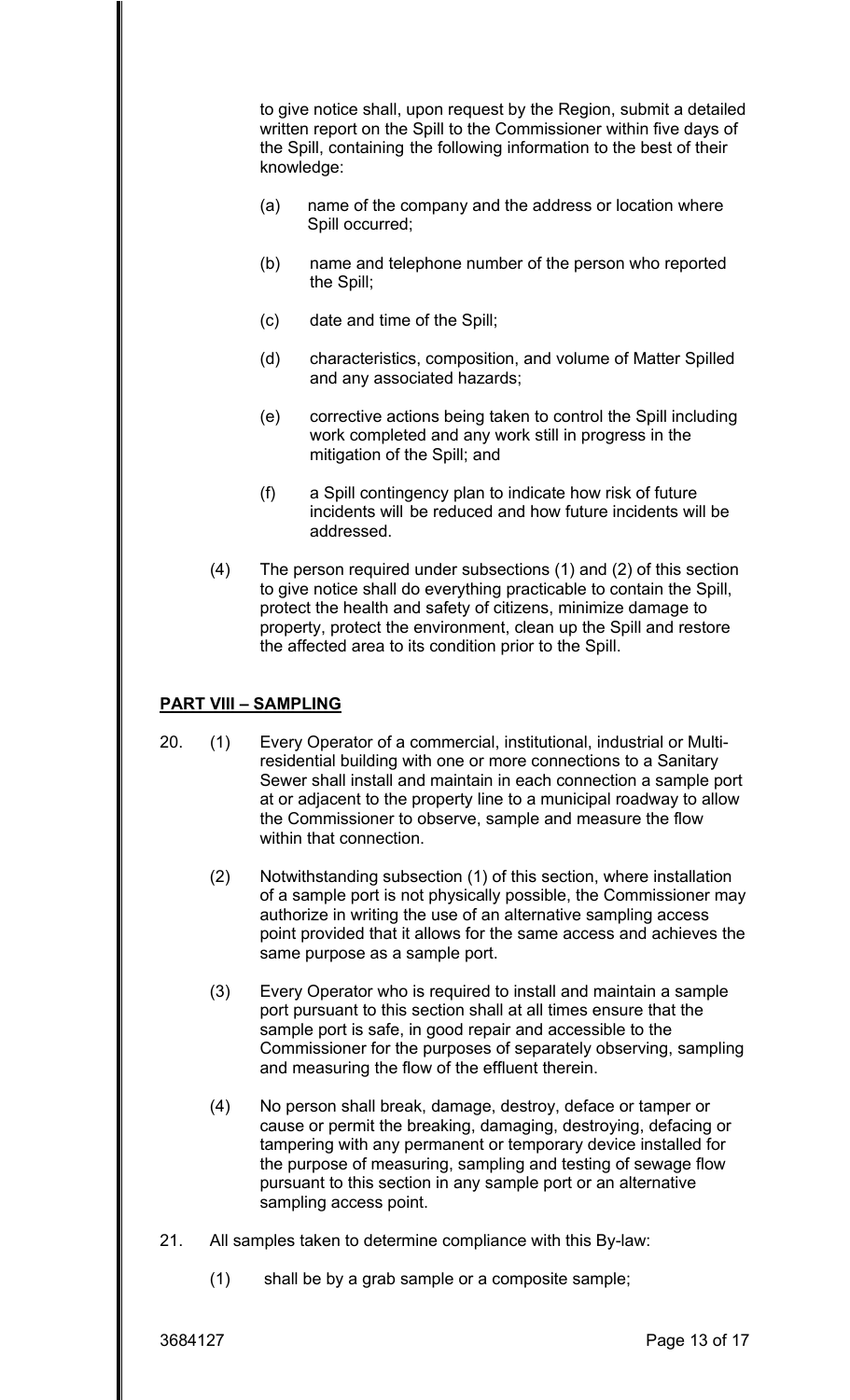- (2) may contain additives for its preservation;
- (3) may be collected manually or by using an automatic sampling device; and
- (4) shall be tested by an ISO 17025 accredited laboratory in accordance with those methods determined by the Commissioner as appropriate for the type of test, measurement, analysis, or examination undertaken, which may include but not limited to methods developed or approved, or both, by the Ontario Ministry of the Environment and Climate Change, Environment Canada, the United States of America Environmental Protection Agency or any successor agencies thereto.
- 22. The Commissioner may require any Operator to submit a Wastewater Discharge Characterization Report to the Commissioner within 30 days of the request that sets out the process and wastewater characterization for the Operator's facility.

# **PART IX – ORDER**

- 23. (1) If the Commissioner, a Municipal Law Enforcement Officer, or an Environmental Officer is satisfied that a contravention of this By-law has occurred, the Commissioner, Municipal Law Enforcement Officer or Environmental Officer may make an order requiring the person who contravened this By-law or who caused or permitted the contravention to discontinue the contravening activity.
	- (2) An order under subsection (1) of this section shall set out,
		- (a) reasonable particulars of the contravention adequate to identify the contravention and the location of the land on which the contravention occurred; and
		- (b) the date by which there must be compliance with the order.

# **PART X– ENFORCEMENT**

#### **Enforcement**

24. This By-law may be enforced by the Commissioner, a Municipal Law Enforcement Officer, an Environmental Officer or a Police Officer.

#### **Offence**

- 25. Every person who contravenes a section of this By-law or an order made pursuant to Part IX of this By-law, and every director or officer of a corporation who knowingly concurs in the contravention by the corporation, is guilty of an offence and on conviction shall be liable to a fine not exceeding \$50,000 exclusive of costs for each offence.
- 26. Every person who contravenes a section of this By-law or an order made pursuant to Part IX of this By-law where the contravention is continuing, and every director or officer of a corporation who knowingly concurs in the contravention by the corporation, is guilty of a continuing offence and on conviction shall be liable to a minimum fine of \$500 and a maximum fine of \$10,000 for each day or part of a day that the offence continues.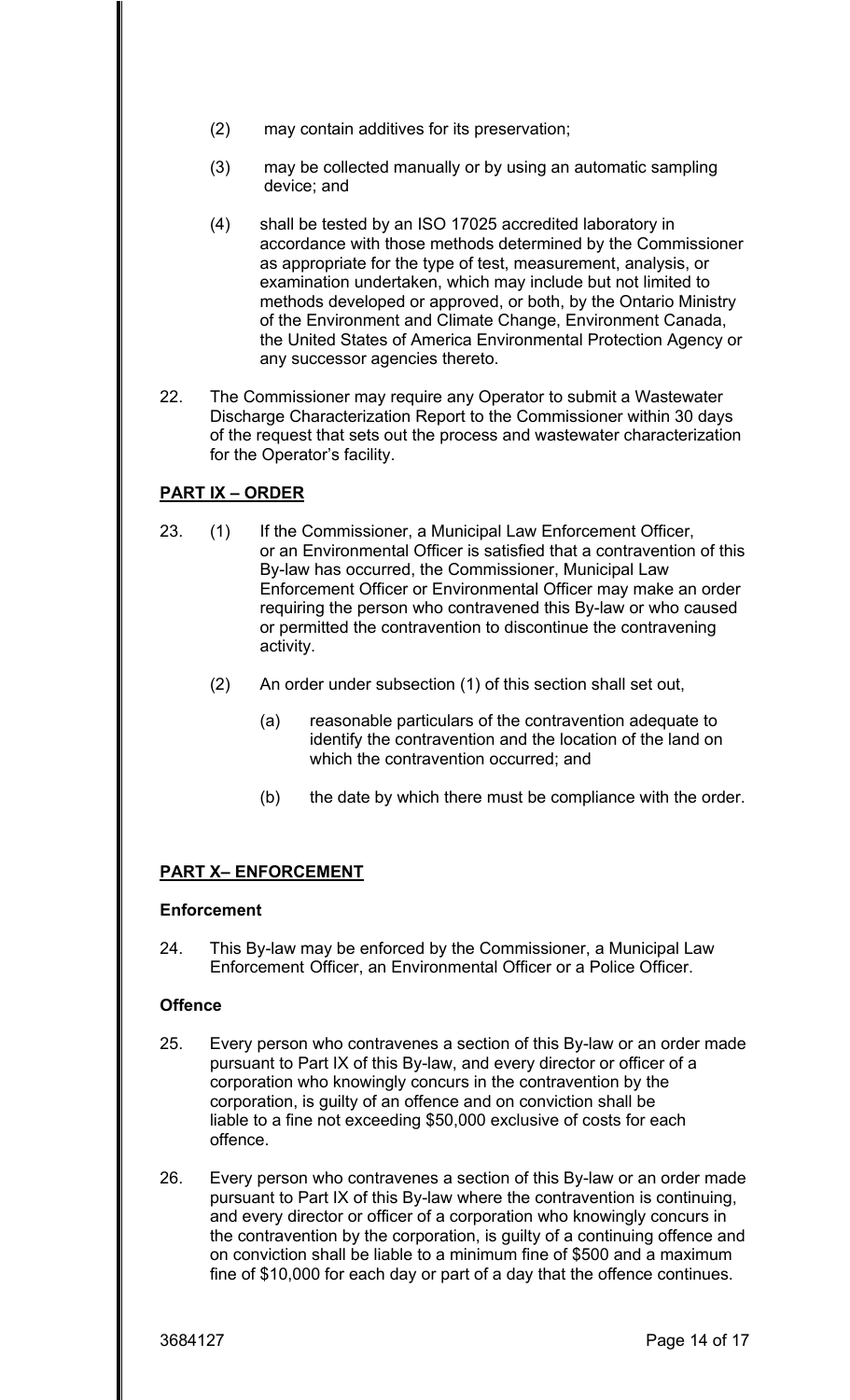## **Prohibition Order**

27. If any section of this By-law or an order made pursuant to Part IX of this By-law is contravened and a conviction entered, in addition to any other remedy and to any penalty imposed by the By-law, the court in which the conviction has been entered and any court of competent jurisdiction thereafter may make an order prohibiting the continuation or repetition of the offence by the person convicted.

#### **Remedial Action**

28. Where any person contravenes this By-law or an order made pursuant to Part IX of this By-law, the Region may take remedial actions at the sole cost of the person contravening this By-law or an order made pursuant to Part IX of this By-law to ensure that this By-law is complied with, and the Region may recover the costs of such remedial work, by court action or in like manner as property taxes.

#### **Fees and Charges**

- 29. The Commissioner shall have all necessary authority to request that the treasurer of the area municipality add any outstanding fees and charges owing pursuant to this By-law to the tax roll to the property that was connected to the Sanitary Sewer and collect them in the same manner as municipal taxes.
- 30. The Commissioner may cause the reduction or shut off of the supply of water from a water distribution system that is owned or under the jurisdiction of the Region on 14 calendar days notice if any outstanding fees and charges owing pursuant to this By-law have not been paid in full after the due date shown on the invoice. Any notice required pursuant to this subsection shall be served by personal service or by prepaid mail or by posting the notice on the property in a conspicuous location.

# **PART XI – GENERAL**

#### **Administration**

- 31. (1) The Commissioner is responsible for the administration of this By-law and shall have all necessary authority to administer this By-law.
	- (2) Without limiting subsection (1) of this section, the Commissioner shall have the authority to:
		- (a) prescribe administrative forms;
		- (b) impose special conditions for any Permit;
		- (c) approve a connection to a Regional Work; and
		- (d) appoint Environmental Officers.

#### **Schedules**

32. The Schedule to this By-law shall form an integral part of this By-law.

#### **Conflict of Laws**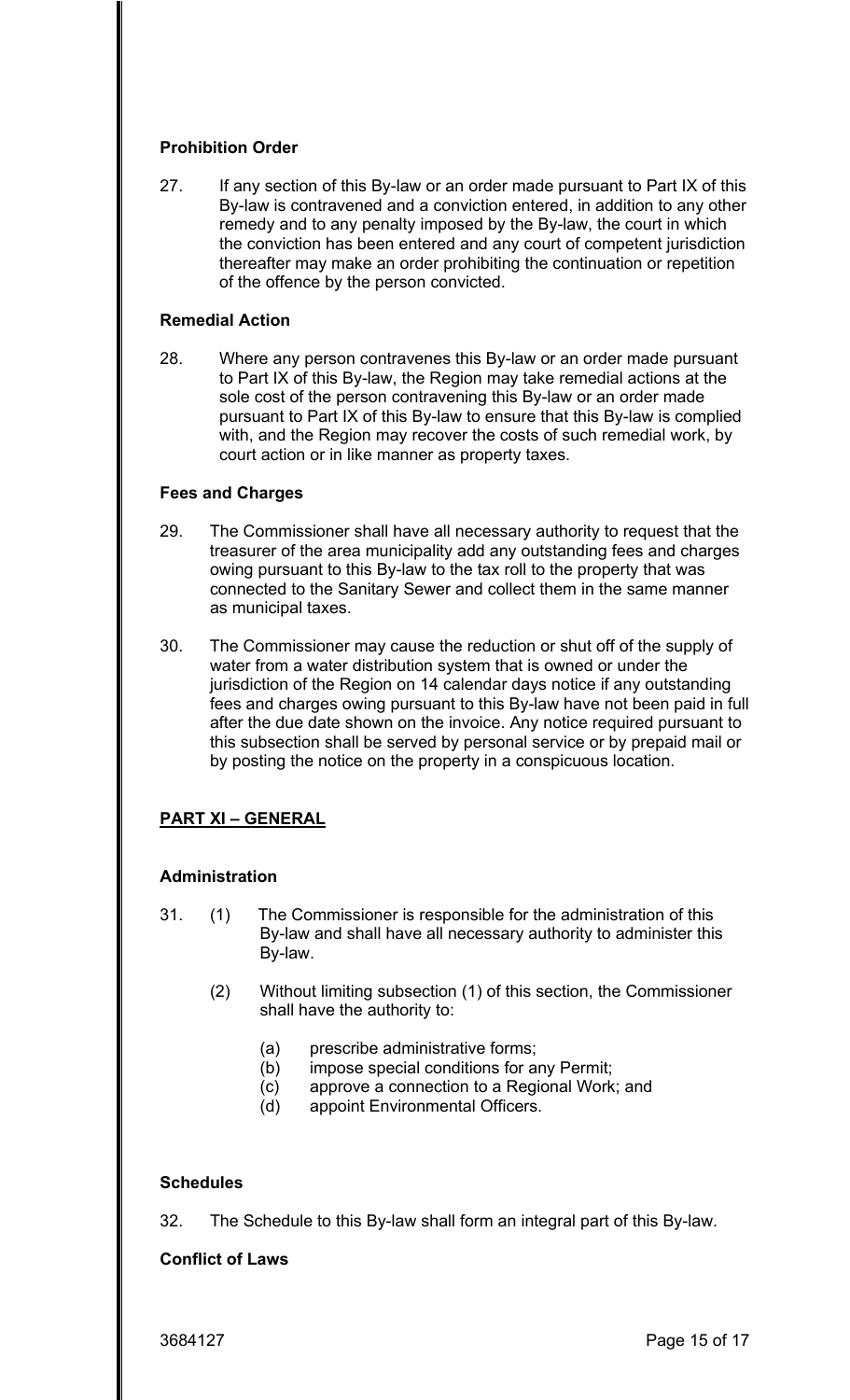33. Where a provision of this By-law conflicts with a provision of another Bylaw in force in the Region, the provisions that establish the higher standards to protect the health, safety and welfare of the general public shall prevail.

#### **Severability**

34. If any provision of this By-law is declared invalid for any reason by a court of competent jurisdiction, only that invalid portion of the By-law shall be severed and the remainder of the By-law shall still continue in force.

#### **Cumulative**

35. The various restrictions and remedies of this By-law are cumulative and not mutually self-exclusive.

#### **Short Title of Bylaw**

36. This By-law may be cited as the "Sewer Use By-law".

#### **Force and Effect Date**

- 37. (1) This By-law shall come into force and effect on January 1, 2022.
	- (2) Bylaw 1-90, as amended, of the Region shall be repealed effective on the coming into force of this By-law.
	- (3) Notwithstanding subsection (2) of this section, By-law 1-90, as amended, of the Region shall continue to apply to proceedings in respect of offences that occurred before their repeal, as applicable.
	- (4) Notwithstanding subsections (1) and (2) of this section, any surcharge agreement, compliance agreement or other agreement entered into pursuant to Bylaw 1-90, as amended, or in relation to any predecessor by-law thereof, with a term that exceeds January 1, 2022 shall remain in effect until terminated or expired pursuant to the terms and conditions of the agreements.
	- (5) Notwithstanding subsection (1) of this section, Part V of this Bylaw, and all necessary provisions ancillary thereto, shall come into effect on August 1, 2021 and the Commissioner may process an application for and issue a Permit provided that the Permit comes into effect on January 1, 2022 or thereafter.

By-law read a first, second and third time and finally passed in the Council Chamber in the Regional Municipality of Waterloo this  $30<sup>th</sup>$  day of June, A.D., 2021.

is Fletche

Regional Clerk **Regional Chair** 

Jeapednan